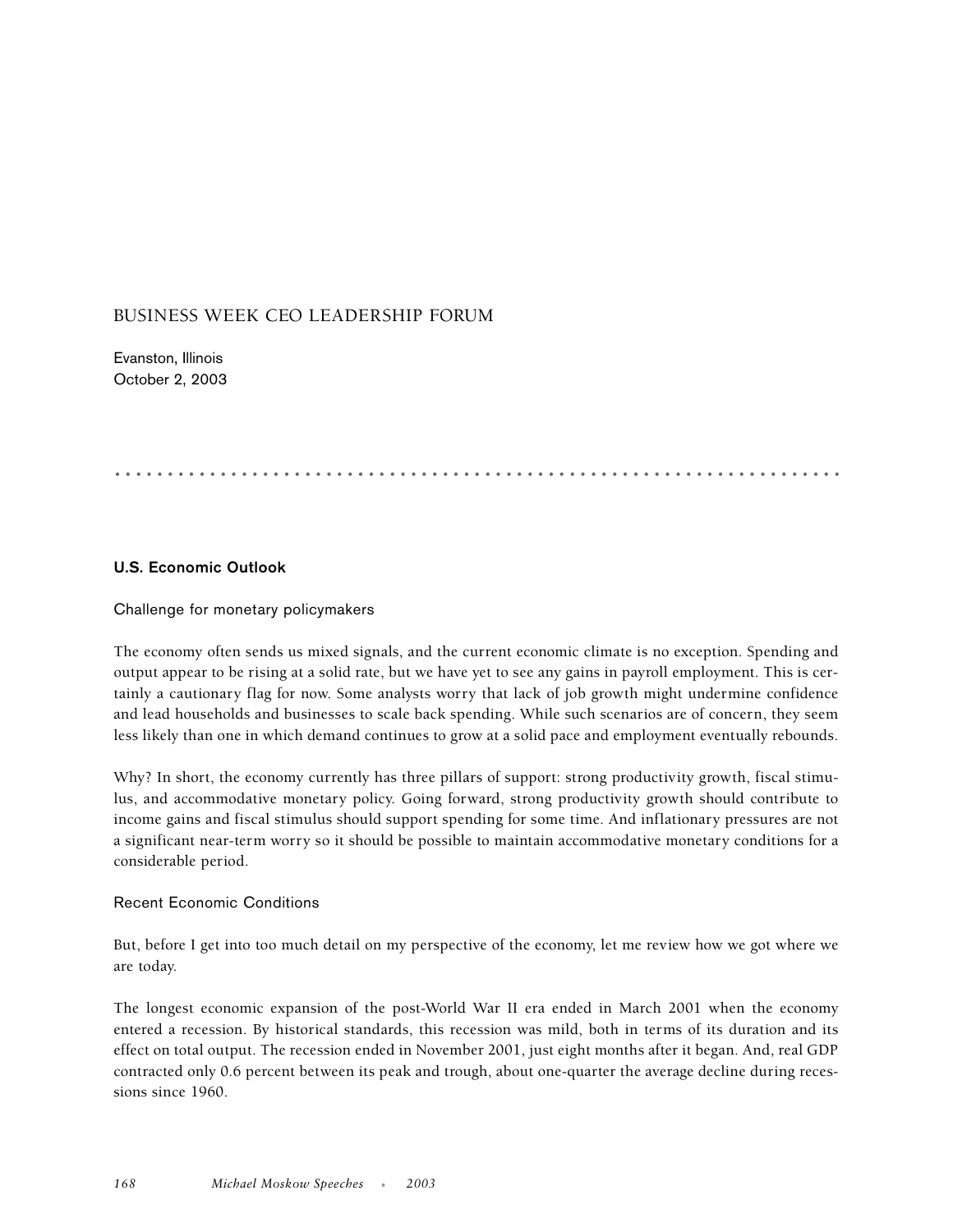Normally, sales of light vehicles and homes drop off sharply during a recession. But, in 2001, low interest rates helped keep them strong. As a result, real household spending never actually contracted and that, in turn, cushioned the decline in GDP.

While this was a blessing in the recession, it helped lay the groundwork for a moderate recovery. Part of this dampening was quite natural: spending dropped less than in other recessions, so there was less reason to expect a big bounceback. Given the strength of light vehicle and home sales during the recession, there wasn't the usual pent-up demand as the recovery began.

But, in part, the moderate pace of this recovery has also been due to a series of shocks that hit the economy. The start of the war on terrorism, corporate malfeasance, and the buildup to the war in Iraq all led to heightened uncertainty about the economy. As a result, while we had a few short bursts of strong demand growth, the economy failed to sustain a vigorous pace of expansion.

Over the last several months we have seen another burst of strong demand growth. Both household and business spending rose solidly in the second quarter of this year and appear to have done so again in the third quarter. Home sales have set new records, light vehicle sales have been very impressive, and business spending on equipment and software has shown increases after a long period of stagnation.

To be sure, there are sectors where demand is still weak. For instance, high vacancy rates and excess capacity have contributed to weak business spending on structures, such as office buildings and factories. And, as one of our contacts in commercial real estate noted, "If tenants aren't adding workers, they don't need more space."

Weaknesses like this notwithstanding, by and large, final domestic demand appears to be rising at a good clip.

But, much of the increase in demand has been met by imports and by businesses drawing down inventories rather than increasing their production. So second-quarter real GDP growth was less than the demand increase —  $3\%$  percent versus 5 percent. Output growth in the third quarter looks to have been considerably higher, even though current evidence suggests that businesses continued to liquidate inventories.

And the pickup in demand growth has not yet shown through to employment gains. Indeed, over a million jobs have been lost since the end of the recession, and payrolls declined in each month from February to August.

Most fundamentally, the apparent disconnect between expanding output and falling employment is explained by remarkably strong productivity growth.

Even this far after the employment peak, businesses continue to find ways to get more production per hour of work. In fact, the second and third quarters will likely be the second strongest back-to-back quarters for productivity growth since the early 1980s.

All of these data seem to jibe well with anecdotes that we at the Chicago Fed hear from our business contacts — many of whom are CEOs like yourselves. The general tone of their reports is noticeably better than it was a couple of months ago. Which is not to say that all the reports are positive. In an economy as big and diverse as ours, there are always some sectors that are doing well and some that are not. The diversity cuts across geography as well as industries. In recent months, the Midwest seems to be lagging the nation a little.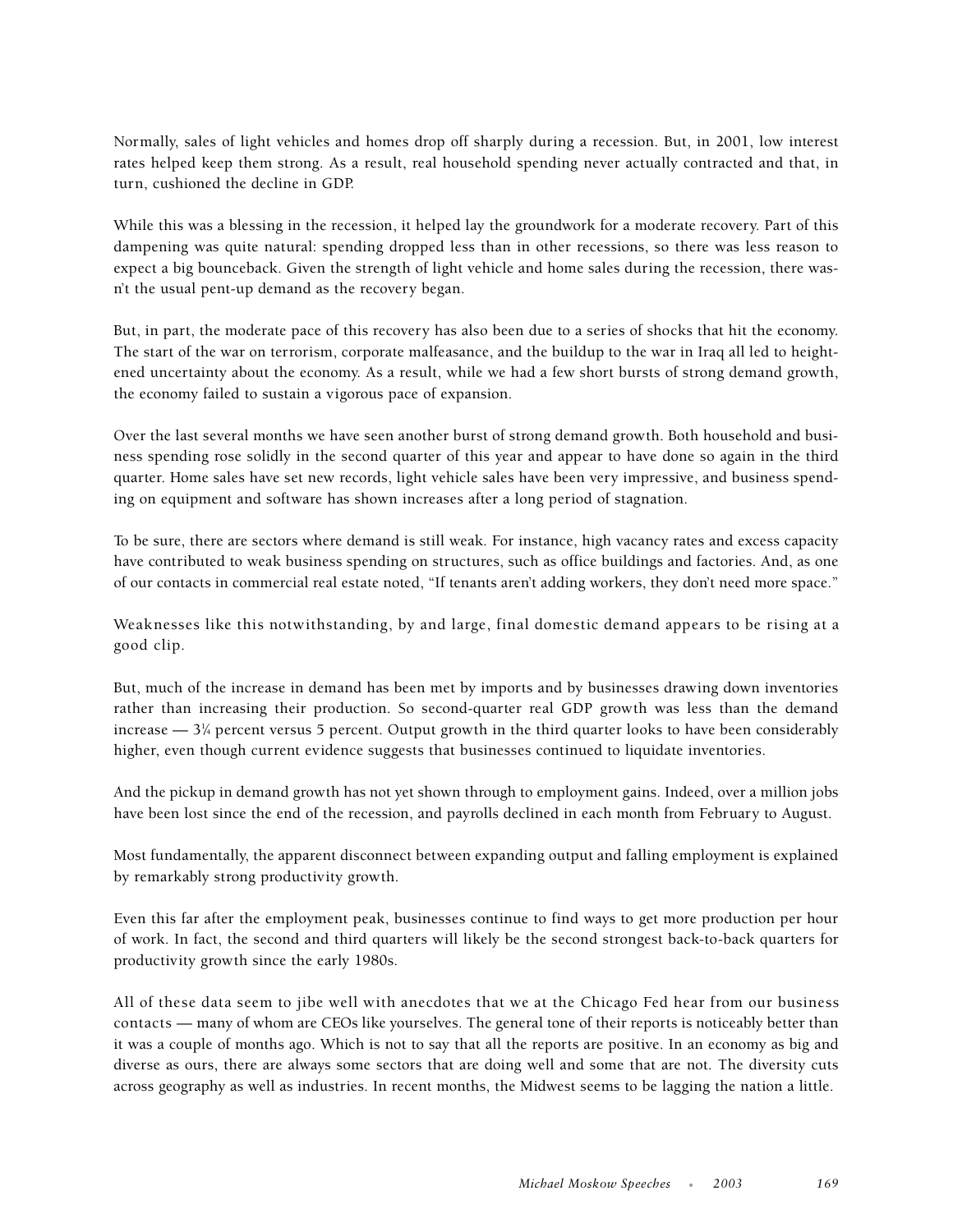But, on balance, the trend of all reports has been pretty clearly towards more optimism. As one contact aptly put it, businesses seem ready to "emerge from survival mode."

# Growth Outlook

Going forward, the big question is whether the most recent burst of demand will sustain itself through the end of this year and beyond, or whether, this one will falter like the previous bursts that we have seen. As Yogi Berra said, it's dangerous to make predictions, especially about the future. But, let me say that I think there are reasons to be optimistic that growth will remain solid.

The first reason is productivity. Strong productivity gains have kept real personal incomes rising throughout the recession and recovery, and should continue to be a key foundation for growth into the future. And, even though some of the recent job losses are attributed to efficiency gains, strong productivity growth has historically been good for employment. Productivity generates extra income, and income creates new jobs. This takes time — some research suggests that there can be a lag of several quarters — but it is widely accepted that the eventual effect on employment is positive.

Second, the recent round of tax cuts should also stimulate growth. According to Administration estimates, these tax cuts will put nearly \$150 billion into consumers' and businesses' pockets between this summer and the end of next year.

Third, the Federal Reserve's ability to maintain an accommodative monetary policy should help keep financing costs for consumers and businesses at low levels.

Furthermore, many of the factors that have hindered business spending — including worries about terrorism, corporate governance issues, and excess capacity — should have a diminishing impact moving forward.

Terrorism remains a real concern, but companies have been tightening their security and taking steps to reduce the potential impact of any new attacks. On the corporate governance front, many issues continue to be addressed by various regulatory agencies and by increased diligence in corporate offices and boardrooms. While we still hear of some improprieties, their revelation is more symptomatic of good, not bad, governance.

Finally, although there are still appreciable amounts of excess capacity in some industries, this will change over time. Capital equipment depreciates — and does so very rapidly for computers and many other hightech investments. Thus, much of the excess will be reduced — a good portion of it as technological innovation makes older machines obsolete.

With all of these reasons for optimism, forecasts of real GDP growth have increased since the summer. The consensus of private sector economists now has growth averaging 41 ⁄4 percent during the second half of 2003, up from 21 ⁄4 percent in the first half. They also expect growth to average just a little under 4 percent next year. The bottom line is that growth this year should be stronger than it was last year, and growth next year should be stronger than it will be this year.

But, it is important to remember that the economy always faces risks of shocks — both positive and negative. On the upside, business sentiment could rebound more dramatically than expected and produce a pop-up in spending. On the downside, there is the risk that weak labor market conditions could cause consumer spending to lose its forward momentum. While this isn't the most likely scenario, I have to admit that until we